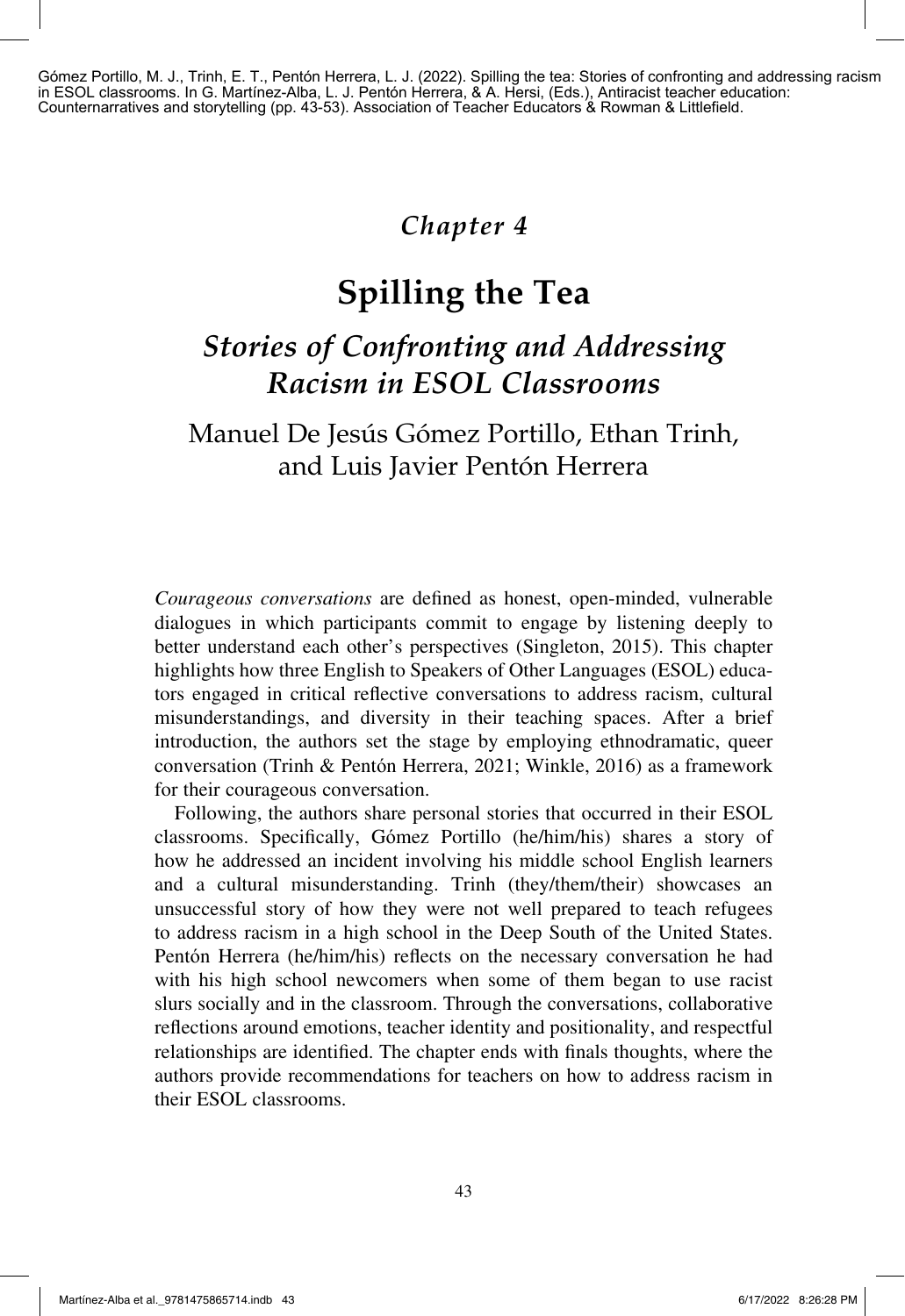#### **INTRODUCTION**

Current events highlighting racist practices in the United States have amplified the need for educational institutions to provide spaces where antiracist practices are intentionally incorporated. A number of researchers have mentioned selfreflection as a strategy for enhancing antiracist practices in schools, especially in English to Speakers of Other Languages (ESOL) classrooms (Bart, 2011; Coney, 2016; Irving, 2014; Kubota & Lin, 2006; Milner, 2007; Trinh, 2021). Bart (2011) and Milner (2007) explain that self-reflection is a process that allows educators to analyze and synthesize opposing ideas, make sense of one's experiences, identify patterns, and create meaning of such experiences and reflections. Further, Coney (2016) elaborates that self-reflection allows teachers to critically reflect on topics such as *diversity*, *racism*, *pedagogy*, and *White privilege*. McMahon (2003) suggests that engaging in self-reflection can result in the creation of a positive and safe classroom climate for students and teachers. Trinh (2021) affirms that critical reflection, despite discomfort with self and students, is significantly important to challenge *Whiteness*, *anti-Blackness*, and *xenophobia* in teaching English to adult language learners. These pioneer publications have shed necessary light on the topic of antiracist practices for ESOL teachers. However, at the time of writing this chapter, as the number of English learners (ELs) in U.S. classrooms continues to increase (National Center for Education Statistics, 2020), we found scant publications sharing real-life experiences from teachers about how they confronted racism in their ESOL classrooms with their ELs. Therefore, this chapter highlights how three ESOL educators engaged in self-reflective conversations to address racism, cultural misunderstandings, and diversity in our ESOL teaching and learning spaces.

In the first two sections of this chapter, Setting the Stage and Racism in ESOL Classrooms, we reimagine our stories of confronting racism through an ethnodramatic, queer conversation lens (Trinh & Pentón Herrera, 2021; Winkle, 2016). More specifically, in this conversation, Gómez Portillo (he/him/his) shares a story of how he addressed an incident involving his middle school ELs and a cultural misunderstanding; Trinh (they/them/ their) showcases an unsuccessful story of how they were not well prepared to teach refugees to address racism in a high school in the Deep South of the United States; and Pentón Herrera (he/him/his) reflects on the necessary conversation he had with his high school newcomers when some of them began to use a racist slur socially and in the classroom. In the third section, Reflections on Antiracism in ESOL, we come together to engage in a courageous conversation about the experiences shared. We end the chapter by proposing next steps moving forward to confront and address racism in ESOL classrooms.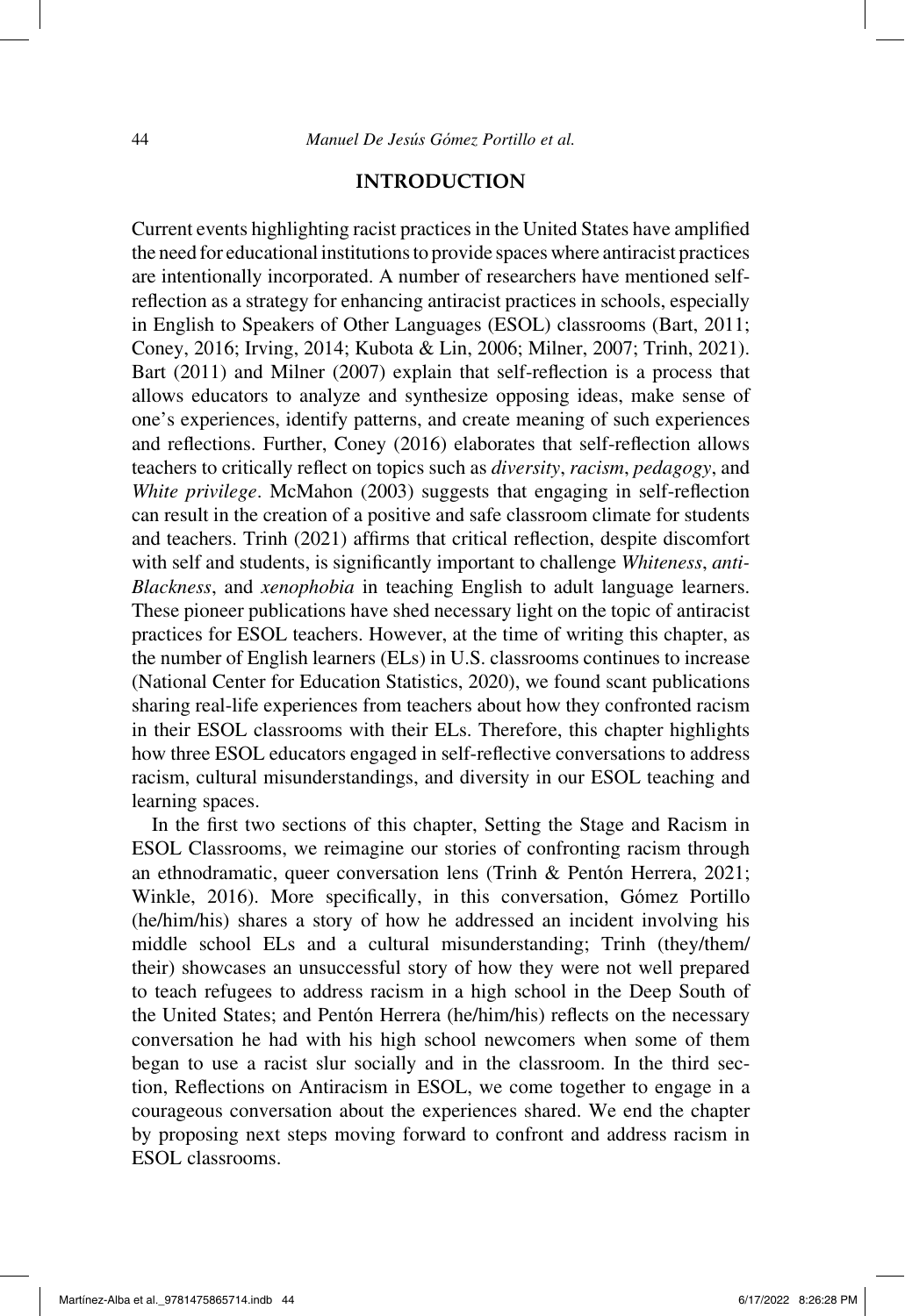#### *Spilling the Tea* 45

As a point of clarification, we choose to use the phrase *courageous conversations* to frame the process of sharing our stories. Singleton (2015) defines *courageous conversations* as honest, open-minded, vulnerable dialogues in which participants commit to engage by listening deeply to better understand each other's perspectives, and by sustaining "the conversation when it gets uncomfortable or diverted" (p. 26). Furthermore, we follow Singleton's four agreements for courageous conversations, including: (1) staying engaged, (2) speaking your truth, (3) experiencing discomfort, and (4) expecting and accepting non-closure (p. 27).

## **SETTING THE STAGE**

It is the end of the week, and three educator-friends are meeting at a local restaurant for some tea. Gómez Portillo is a middle school ESOL teacher, and Trinh and Pentón Herrera are high school ESOL teachers. All three teachers had a stressful week and, as close friends and colleagues, they are excited to meet with each other and talk about it. After initial greetings, the educatorfriends began to talk about their workweek.

- **Gómez Portillo:** I had such an *interesting* week . . .
- **Trinh:** Really, what happened?
- **Gómez Portillo:** There was an event when I was teaching my students and we encountered a cultural misunderstanding regarding racism.
- **Pentón Herrera:** Really? Something similar happened to me with my students, but it was about a word that they learned outside of school. It was the first time I heard this word being used by my English learners and it was an uncomfortable situation.
- **Trinh:** Oh, wow! I had such a stressful week as well. One of my students was faced with an overt racist incident and I was not sure how to handle that.
- **Gómez Portillo:** I am so glad we are having tea today and that we are talking about these incidents together.

Soon after, the waiter brought in some tea and snacks. The three teacherfriends thanked the waiter and continued their conversation.

# **RACISM IN ESOL CLASSROOMS**

**Gómez Portillo:** As I was sharing, it was a very interesting week at school. There was an incident that happened with my students that I had to address regarding racism. And so, it was just very uncomfortable and interesting.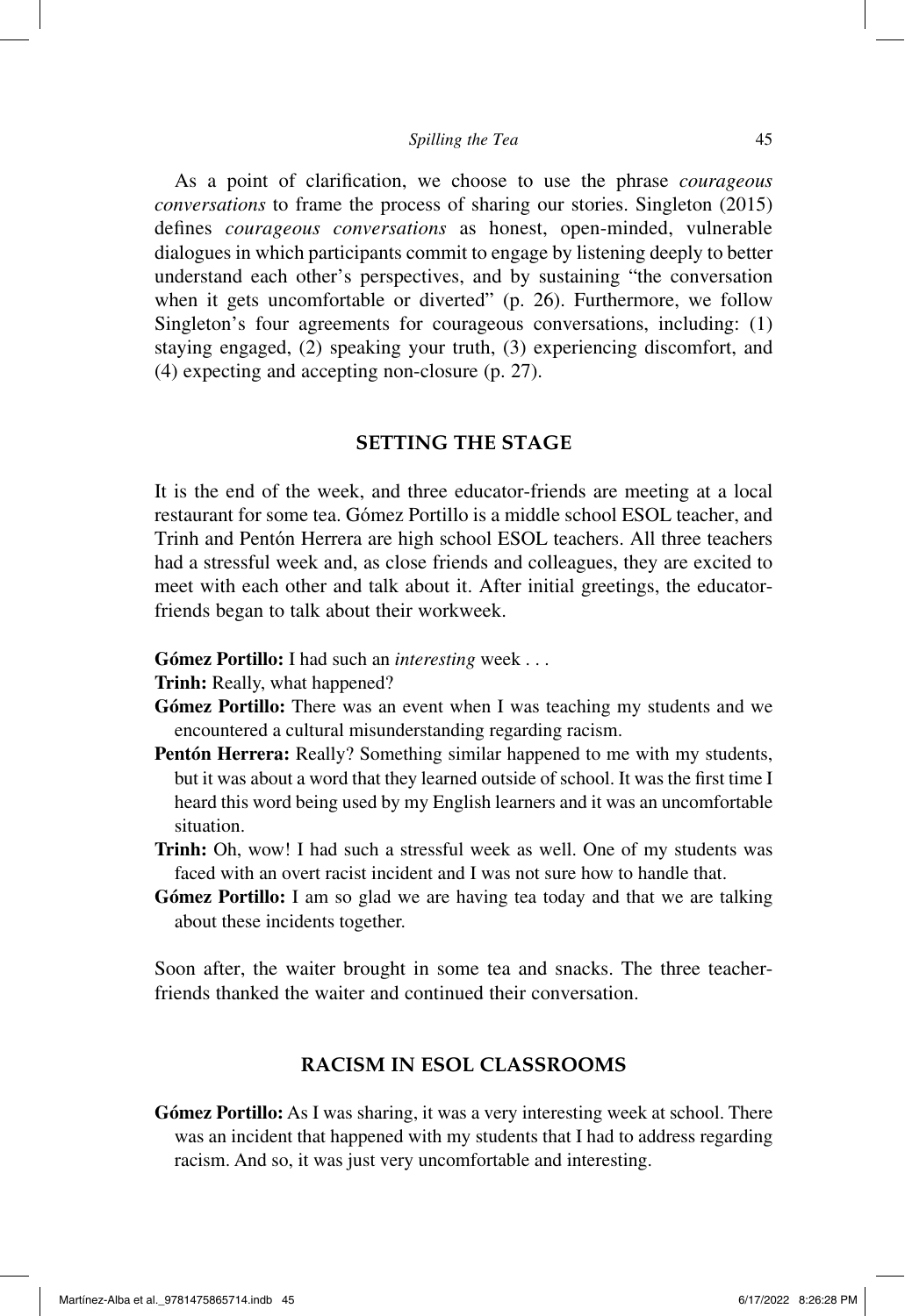**Trinh:** How interesting . . . Please share more . . .

**Gómez Portillo:** Well, the population we teach as ESOL teachers is very diverse with students coming from all over the world. This week, there was an event in my classroom associated with a word commonly used in the Latinx culture to refer to people from Asia. In the Latinx culture, the words *chinito* (for male) or *chinita* (for female) are used to describe anyone from Asia. The literal translation of these words is Chinese or can also be used to describe the shape of the eyes. In our classroom, a couple of my students from Central America called a student from Vietnam *chinita*.

**Trinh:** Wow . . .

- **Gómez Portillo:** The Vietnamese student got really offended. She was just very angry, almost crying, and asked my students from Central America, "Why are you calling me that? I am not Chinese. I am from Vietnam. That is very mean to me." She was very offended and the situation made me feel a little bit uncomfortable as a teacher because I had to stop our class and address this situation. Above all, I had to make my students understand that what was happening was a cultural misunderstanding.
- **Pentón Herrera:** So, what did you do? How did you address this situation?
- **Gómez Portillo:** The first thing I did was to stop the class and ask my students what was happening; I was interested in hearing everyone's perspectives. My students from Central America told me that her classmate from Vietnam was angry because they called her *chinita*. My students from Central America continued by stating that, in their culture, using this term is not offensive and that they did not use it to make her feel bad. I then asked the student from Vietnam if she could share how she was feeling with her classmates. She stated she was very offended because she is not from China, she is from Vietnam, and that when her classmates call her Chinese she feels like they are offending her. She continued by saying, "it's very rude for them to call me something that I'm not. I'm not from that country."
- **Pentón Herrera:** I think that in the Latinx culture, we certainly use this and other terms very often and we rarely take into consideration how these terms make people from other cultures feel. I can imagine how difficult and uncomfortable this situation must have been for you as the teacher. How did you deal with it?
- **Gómez Portillo:** I am someone who knows both cultures because I am from El Salvador and I lived in China for eight years. For this reason, I am aware that cultural misunderstandings can happen in heterogeneous classes. As a culturally aware individual, I wanted to continue this conversation and explain the cultural misunderstanding. At the same time, as a teacher, I was worried that stopping my class and deviating from teaching the curriculum was going to affect the academic progress of my students. But I think at that point, I thought it was important to address this cultural misunderstanding because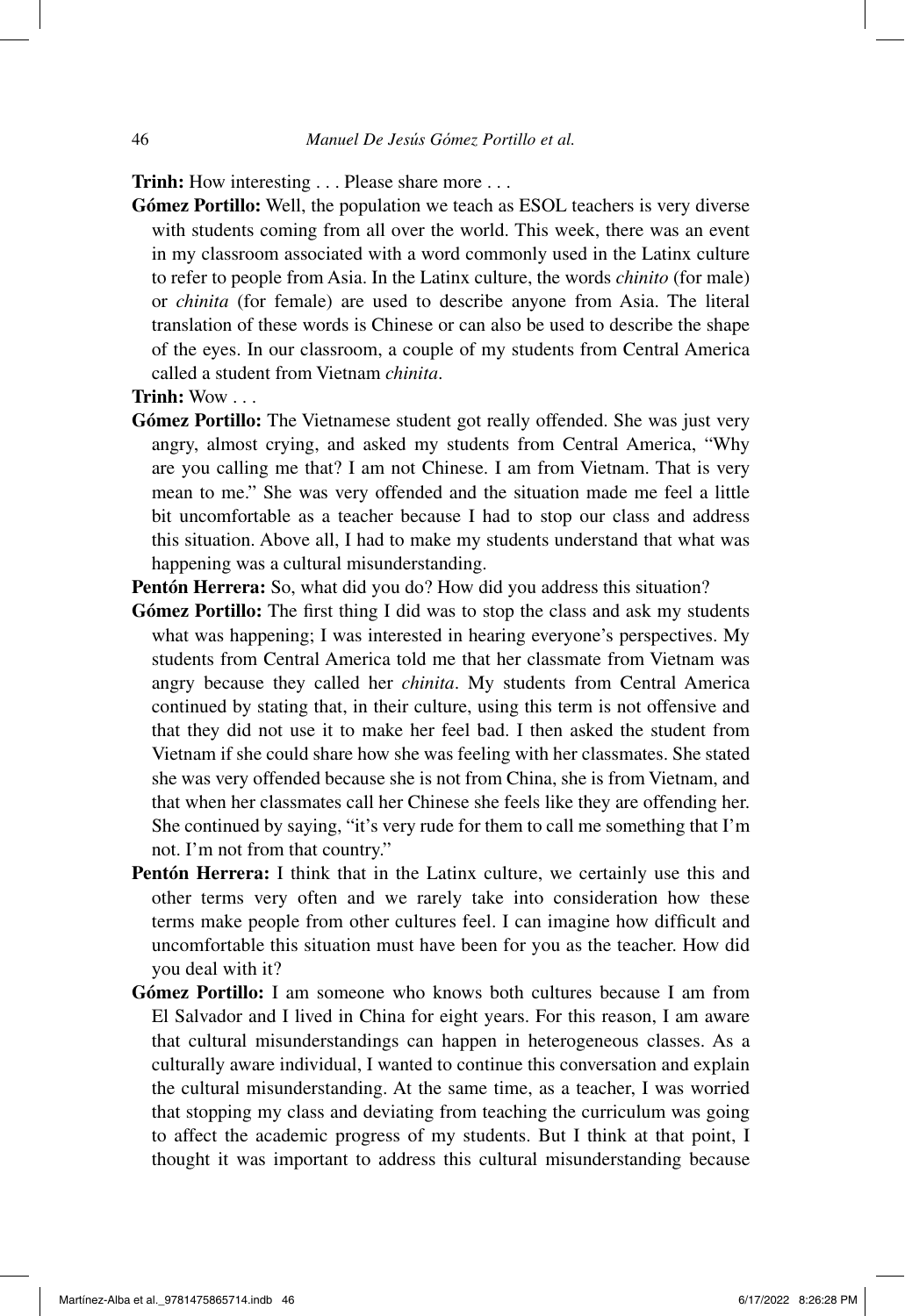if I did not address it, it would have just escalated into something bigger. I took this cultural misunderstanding as a teachable moment for myself and my students.

I told my students, "ok, I am stopping our class here today; let's have this conversation. Let's hear everyone's side first, and then let's talk." We heard everyone's side of the story and then we talked about how this term made our students from Vietnam feel. By the end of our conversation, my Central American students apologized to the student from Vietnam and the student from Vietnam was able to have them hear how she was feeling. Without realizing it, by taking this moment to address this cultural misunderstanding, I built the capacity to address a very uncomfortable situation. Now my students from Central America know that they should not be using such a word to describe people from Asia because they each have their own identity and cultures. My students from Central America now understand that Asian people are not a generalization and that the word *chinito* or *chinita* is offensive. On the other hand, my student from Vietnam now understands that her classmates did not mean to offend her and that, unfortunately, this is a common word used among Latinx people.

**Trinh:** Well, let me tell you, the incident I experienced this week also involved one of my students but, unlike you, I did not stop my class to address this issue. My students are refugees from diverse backgrounds and one of them is a female student who wears a hijab. This student told me that she was walking to school in the morning and then someone told her to go back to where she came from. She could not see who it was but started running fast toward school, and once here, she did not know who to tell. So, she came to our classroom and talked to me. I do not have a lot of experience in these types of situations because I am a novice teacher, and all I tried to do was to calm her. I did not use the moment to teach the whole class but, instead, I talked to her to make sure she was feeling well emotionally.

Thinking back, I realize I did not pause the class to teach about racism and its consequences. When my student told me what had happened to her, I began to wonder how I could use the research and theories I have read about this topic in the classroom. I did not know what to do at the time or how to make the transition from research and theory to practice, so I did what I knew how to do—empathize with my student and calm her down. I feel I may have lost an opportunity to teach my students and our class strategies to protect themselves if they experience a similar situation of overt racism. I feel my week was not successful because I did not use that experience as a teachable moment. However, I feel that I did what I needed to do, which is to connect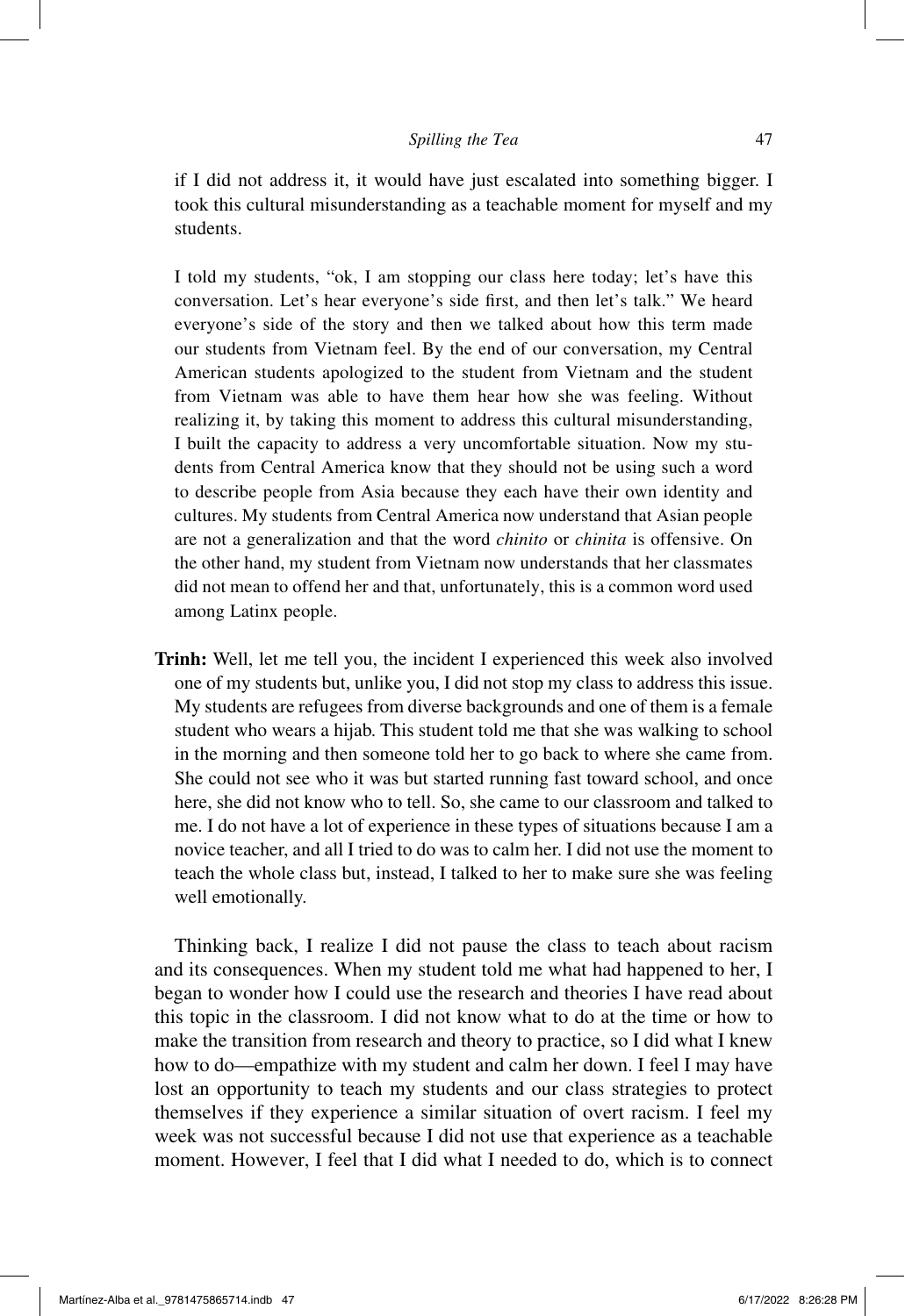with my student at a personal level and remind her that she can always come to talk to me because our classroom is a safe space.

As I share this story with both of you, I am still wondering, how can we, as ESOL teachers, educate our learners about racism?

**Pentón Herrera:** The thing is that racism is not a topic that people talk about because it is an uncomfortable topic. Even in teacher education programs, we are not taught how to deal with incidents like the one you two experienced with your students. Personally, I think it is important to recognize that reflecting on our teaching and our values gives us the opportunity to continue growing as educators.

Let me share with both of you that I, too, had an uncomfortable situation happen to me this week. As you both know, I teach high school students from Central America who recently arrived in the United States. In our class, we have a student who is Black and the other Spanish-speaking students call him *negro* which translates into *black guy*. The first time I heard the other students call him this term, I asked him about it and my student told me that this is a term of endearment that he likes. In the Latinx culture, calling someone *negro* is acceptable, so after checking with my student to make sure he approved this nickname, I stopped thinking about it. However, as my students began to feel comfortable with English, they started speaking it to greet each other and this week, my students greeted by saying "what's up my …" and used the N-word. I just froze when I heard that word and did not know how to react. I just opened my eyes and I said, "No, you cannot say that word." They replied with "Why not, Mr.? In Spanish we say *negro* and it is acceptable, why can't we say it in English?"

I felt highly uncomfortable at that moment because I did not know how to explain to my students that, in English, the N-word is unacceptable. I did not want to be one of those teachers who imposes rules without explaining the reason behind them to the students, but I was not prepared to have that conversation because I did not know what to say. I confessed to my students that "I don't have the answer right now, but when we return tomorrow, I'm going to talk about it in our class." Telling my students that I did not have the answer was difficult for my pride as a teacher, but I feel it was necessary to let them know that I did not have enough information at that moment and that I was going to prepare myself to talk about it. Reflecting on it now with both of you, I can say that I am glad I confessed to my students that I was not ready to talk about it. I want them to know that it is ok to not know something, but it is our responsibility to learn.

The next day we did have a conversation about the N-word. We talked about why it is acceptable to say this word in Spanish, but not in English.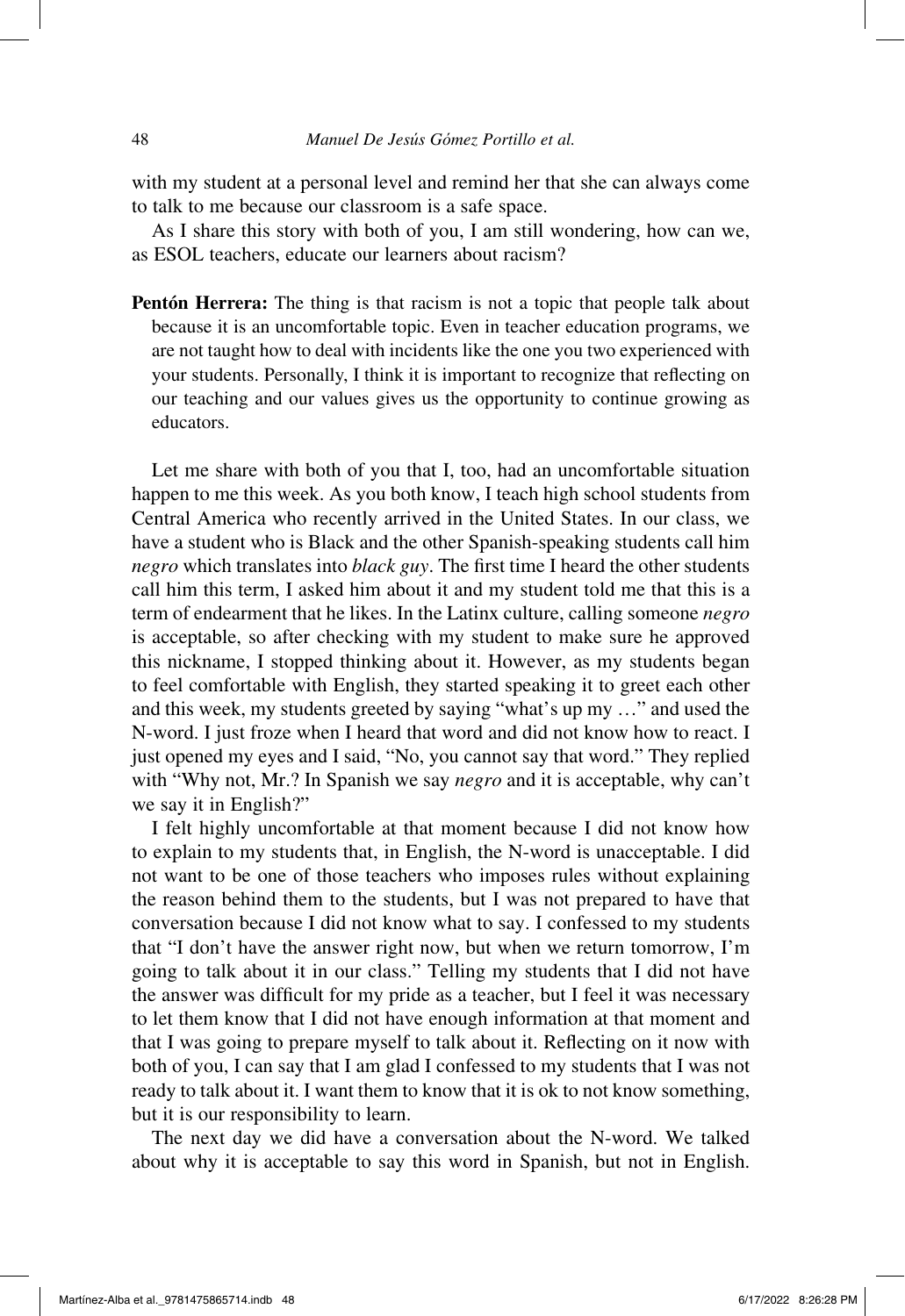#### *Spilling the Tea* 49

In our conversation, I explained to my students that the term in English is racially charged; this means that there is a history behind this term in English that is different from the word in Spanish. In our conversation, I was able to teach them about the meaning of words in languages. At that point, we were learning more than just vocabulary, we were learning about languages and how languages work. This conversation was uncomfortable and it required much research and preparation so I could explain, in simple terms, the word and history behind it. I think my students appreciated talking about this topic and they have not used this word again in our classroom.

## **REFLECTING ON OUR EXPERIENCES**

ESOL classrooms welcome learners from all backgrounds who bring with them different, unique perspectives. At times, we may feel unprepared to deal with incidents and events resulting from such rich diversity, as it happened to the three of us in the stories shared in the previous section. However, we learned that engaging in uncomfortable but necessary conversations with our students allowed everyone in the classroom to learn about diversity and diverse points of view. Similarly, through those conversations, two of us—Gómez Portillo and Pentón Herrera—were able to bridge cultural misunderstandings, de-escalate conflicts, and avoid future incidents inside and outside of our classroom whereas Trinh approached the issues at a personal level. As we continued to engage in our discussion and analyze common threads among our stories, we identified three salient themes that may affect how teachers and students approach the topic of racism in ESOL classrooms. These three themes are (1) emotions, (2) teacher identity and positionality, and (3) respectful relationships.

## **Emotions**

In our courageous conversations, we recognized that acts of and encounters with racism naturally engage the emotions of everyone involved. For the recipients of such acts—ELs who are learning the English language and are becoming acquainted with the U.S. society—racism affects how they feel, how they understand their positionality in the U.S. society, and may also influence the relationship they develop with words in the English language. Emotions and emotional well-being are particularly important for immigrant students because studies have found that discrimination and racism have negative effects on the mental health of first-generation immigrants, and it could also lead to affect physical health (see Szaflarski & Bauldry, 2019). Similarly, being the recipient of racism directly affects the self-perceived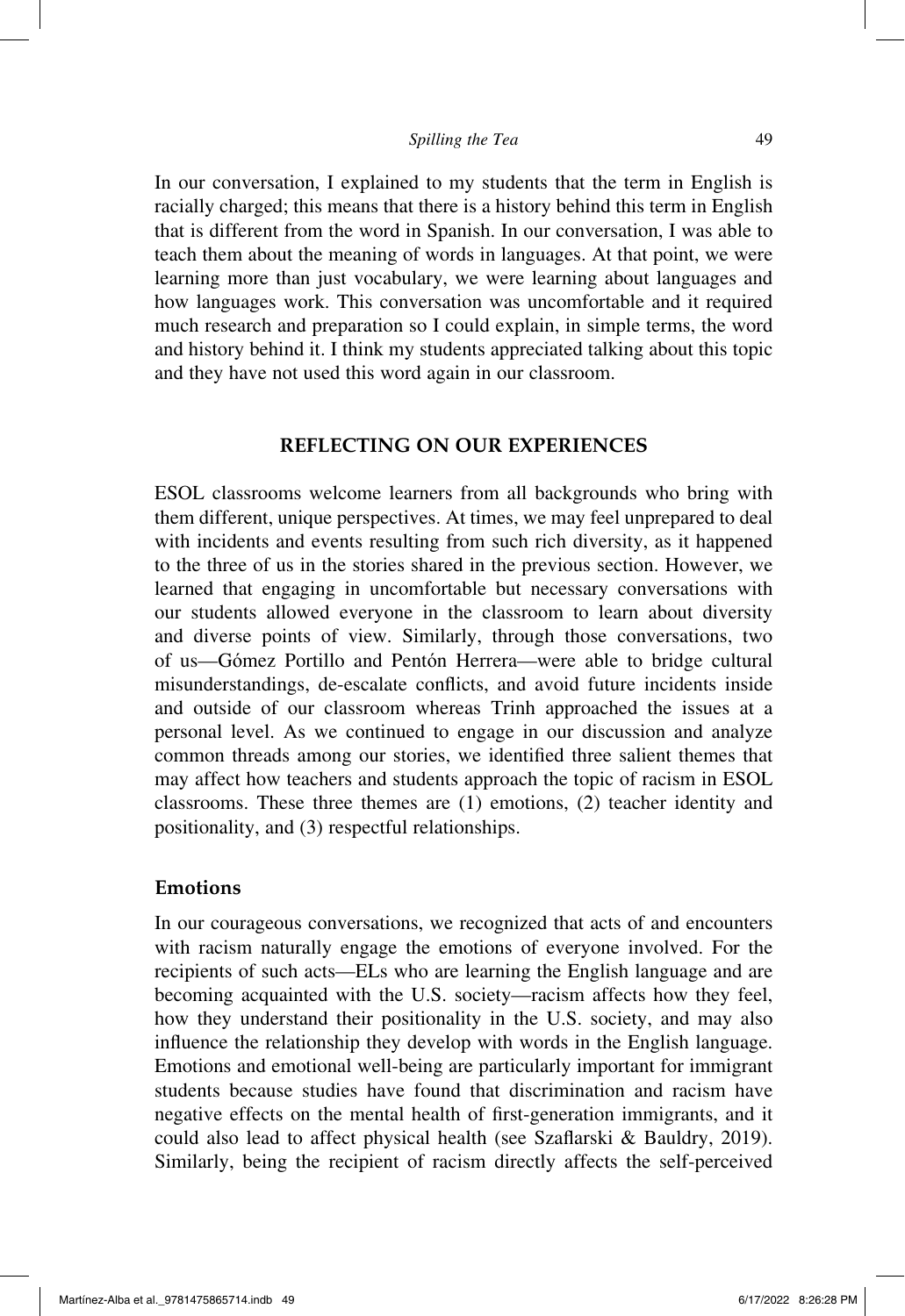image of English learners, of their Native language and culture, and of their image as immigrants in the U.S. society (Pentón Herrera & Trinh, 2021; Trinh & Merino, 2020).

For ESOL teachers, confronting and addressing racism also requires emotional involvement. For example, Gómez Portillo had to engage in an inner negotiation of stopping instruction and going out of the curriculum to address this cultural misunderstanding that could have escalated, possibly resulting in conflict or worse. Trinh, on the other hand, engaged in emotional labor by empathizing with their student and reminding her that she was in a safe space where she could talk and share her emotions. At the same time, Trinh's regrets of not knowing how to deal with this situation or not having the practical skills of turning this incident into a teachable moment reflect their emotional investment in teaching and in supporting the well-being of their students. Lastly, Pentón Herrera felt uncomfortable when he shared with his students that he was not ready to have a conversation about why using the N-word was inappropriate. However, he put his feelings of teacher pride aside, educated himself about the topic, and had an honest conversation with his English learners about why this term was unacceptable. For us, engaging in acts of antiracism required deep understanding, acknowledgment, and selfregulation of our emotions.

#### **Teacher Identity and Positionality**

By reflecting deeper on the relationship between racism/antiracism and emotions, we arrived at the conclusion that teacher identity and positionality also play a role in how teachers react to racist events, even if vicariously. We recognize that emotion accompanies identity (Mercer, 2014), which means that our emotions are the result of how we position ourselves and others in a given incident. As such, the way we and other ESOL teachers position themselves and others in society influences how we understand and respond to racism in our practice. The three of us—Gómez Portillo, Trinh, and Pentón Herrera—identify as queer immigrants, non-native English speaker teachers (NNEST) who have been the recipients of discrimination and racism firsthand. As such, we understand these dehumanizing practices of racism as structural issues rather than isolated, personal events. Thus, we know our positioning in U.S. society is contested by those in positions of power, often placing us at the margins of conversations and movements solely because of our identities.

"Should we even talk about discrimination and racism? Do we even have the power, the privilege, or the right to talk about this structural problem when, in fact, we are NNEST in a new society?" These are two questions Pentón Herrera posited in our conversation while we delved into the topic of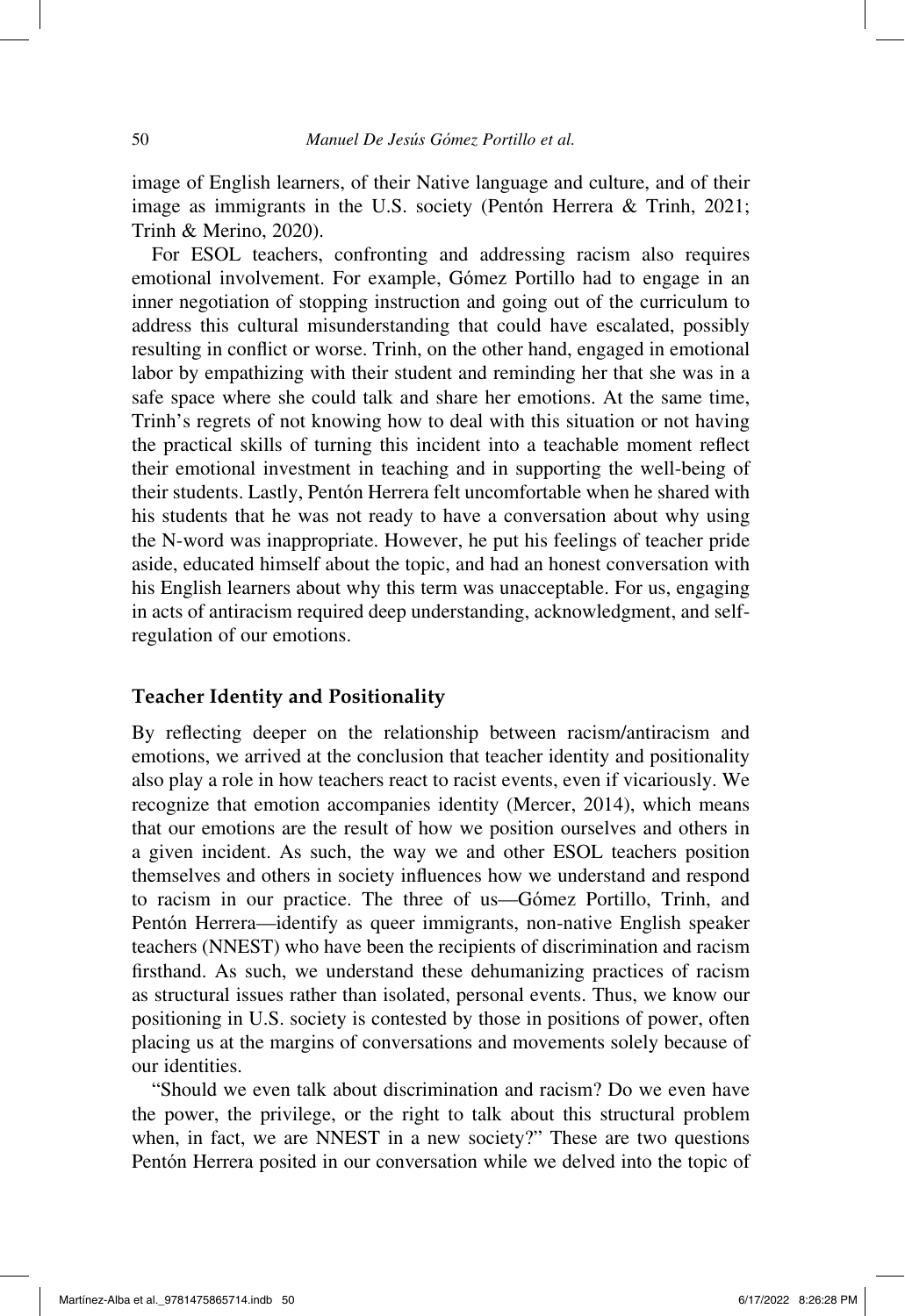#### *Spilling the Tea* 51

teacher identity and positionality. We realized that the three of us feel at times as individuals who were "new" in this society and who, although have been living in the United States for many years, still felt like we are immigrants, or the "other." As such, we often question if we have the privilege to talk to our students about the structural problems and history of discrimination and racism in the United States. This particular realization is relevant for ESOL teachers and for NNEST because how we position ourselves and how we identify may directly affect our disposition to engage in courageous conversations about discrimination and racism with English learners. In essence, our teacher identities and positionalities are preciously needed in order to initiate and form a meaningful relationship with the students moving forward.

#### **Respectful Relationships**

As we came together to share experiences with each other, we actively engaged in the conversation by deeply listening to each other, speaking the truth, and letting our emotions and feelings sit in discomfort. The idea of building a respectful relationship and creating a safe space for the teachers and the students to have courageous conversations is critically needed. Lin and colleagues, who are critical women faculty of color in the field of Teaching English to Speakers of Other Languages (TESOL) (2004), have urgently asked the teachers to form "situated and dialogic ways of teaching and learning English" (p. 501). We want to continue to emphasize that a courageous conversation needs to start with trust and deep listening to respond critically and empathetically to one another.

Further, in terms of our conversations, we came together to disclose our discomforts without any judgment with the vision of better understanding our lived experiences individually and as a group. Our courageous conversations do not necessarily reflect glorious victories in teaching. Instead, they include acknowledgments of our weaknesses and vulnerabilities which, in our view, provide the best opportunities to learn individually and as a group.

# **FINAL THOUGHTS**

As we conclude this chapter, we would like to reiterate that emotions, teacher identity, and positionality, and respectful relationships are interconnected factors in supporting us to confront and address racism in our ESOL classrooms. Therefore, we propose that teachers explore their own emotions, identities and positionalities, and relationships in their own classrooms with students and colleagues, continuing the courageous conversation we started in this chapter.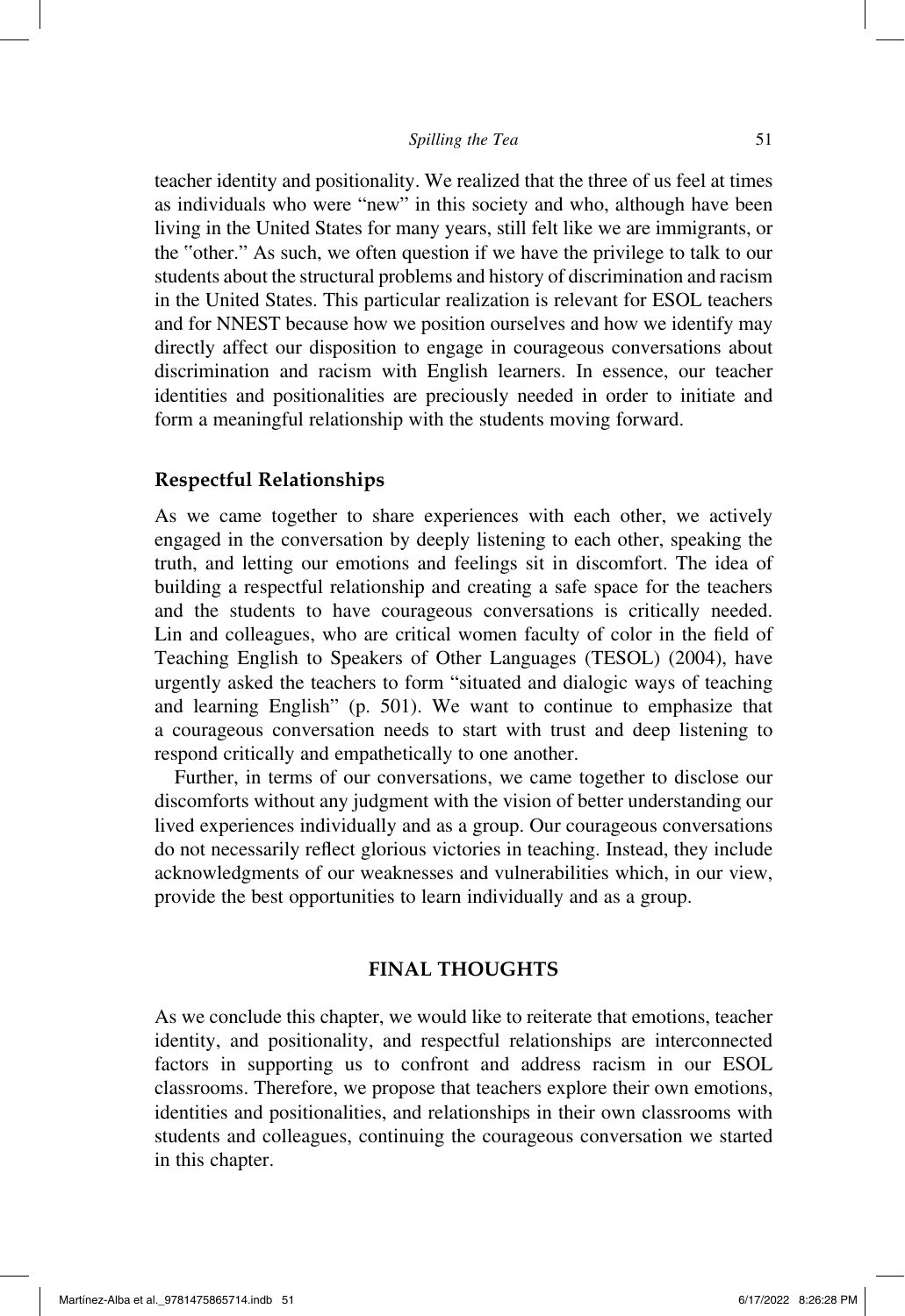In addition, from our conversation, we acknowledge that our TESOL preparation programs did not equip us with the knowledge or practical tools to best address issues of racism in our ESOL classrooms. Therefore, we came to the classroom unprepared on how to tackle such issues. Therefore, we urgently ask TESOL educators to create a safe and critical space where teacher candidates can listen and respond to different perspectives, co-thinking about how to best handle different situations related to racism in ESOL classrooms. Further, a course on antiracism would be tremendously helpful and necessary for ESOL teachers, specifically, as our classrooms often reflect the rich diversity of the world.

#### **REFERENCES**

- Bart, M. (2011). Critical reflections add depth and breadth to student learning. *Faculty Focus.* http://www.facultyfocus.com/articles/instructional-design/critical -reflection-adds-depth-and-breadth-to-student-learning/
- Coney, L. (2016). The first step toward social justice: Teacher reflection. In C. Hastings & L. Jacob (Eds.), *Social justice in English language teaching* (pp. 11–23). TESOL Press.
- Irving, D. (2014). *Waking up White, and finding myself in the story of race*. Elephant Room Press.
- Kubota, R., & Lin, A. (2006). Race and TESOL: Introduction to concepts and theories. *TESOL Quarterly*, *40*(3), 471–493. https://doi.org/10.2307/40264540
- Lin, A., Grant, R., Kubota, R., Motha, S., Sachs, G. T., Vandrick, S., & Wong, S. (2004). Women faculty of color in TESOL: Theorizing our lived experiences. *TESOL Quarterly*, *38*(3), 487–504. https://doi.org/10.2307/3588350
- McMahon, B. (2003). Putting the elephant into the refrigerator: Student engagement, critical pedagogy and antiracist education. *McGill Journal of Education*, *38*(2), 257–273. https://mje.mcgill.ca/article/view/8684
- Mercer, J. (2014). Feeling like a state: Social emotion and identity. *International Theory*, *6*(3), 515–535. https://doi.org/10.1017/S1752971914000244
- Milner, R. (2007). Race, culture, and researcher positionality: Working through dangers seen, unseen, and unforeseen. *Educational Researcher*, *36*(7), 388–400. https://doi.org/10.3102/0013189X07309471
- National Center for Education Statistics. (2020). *The condition of education: English language learners in public schools*. https://nces.ed.gov/programs/coe/pdf/coe\_cgf .pdf
- Pentón Herrera, L. J., & Trinh, E. T. (2021). *Critical storytelling: Multilingual immigrants in the United States*. Brill/Sense. https://doi.org/https://doi.org/10.1163 /9789004446182
- Pentón Herrera, L. J., Trinh, E. T., & Gómez Portillo, M. D. J. (2021). Cultivating calm and stillness at the doctoral level: A collaborative autoethnography. *Educational Studies*, 1–20. https://doi.org/10.1080/00131946.2021.1947817